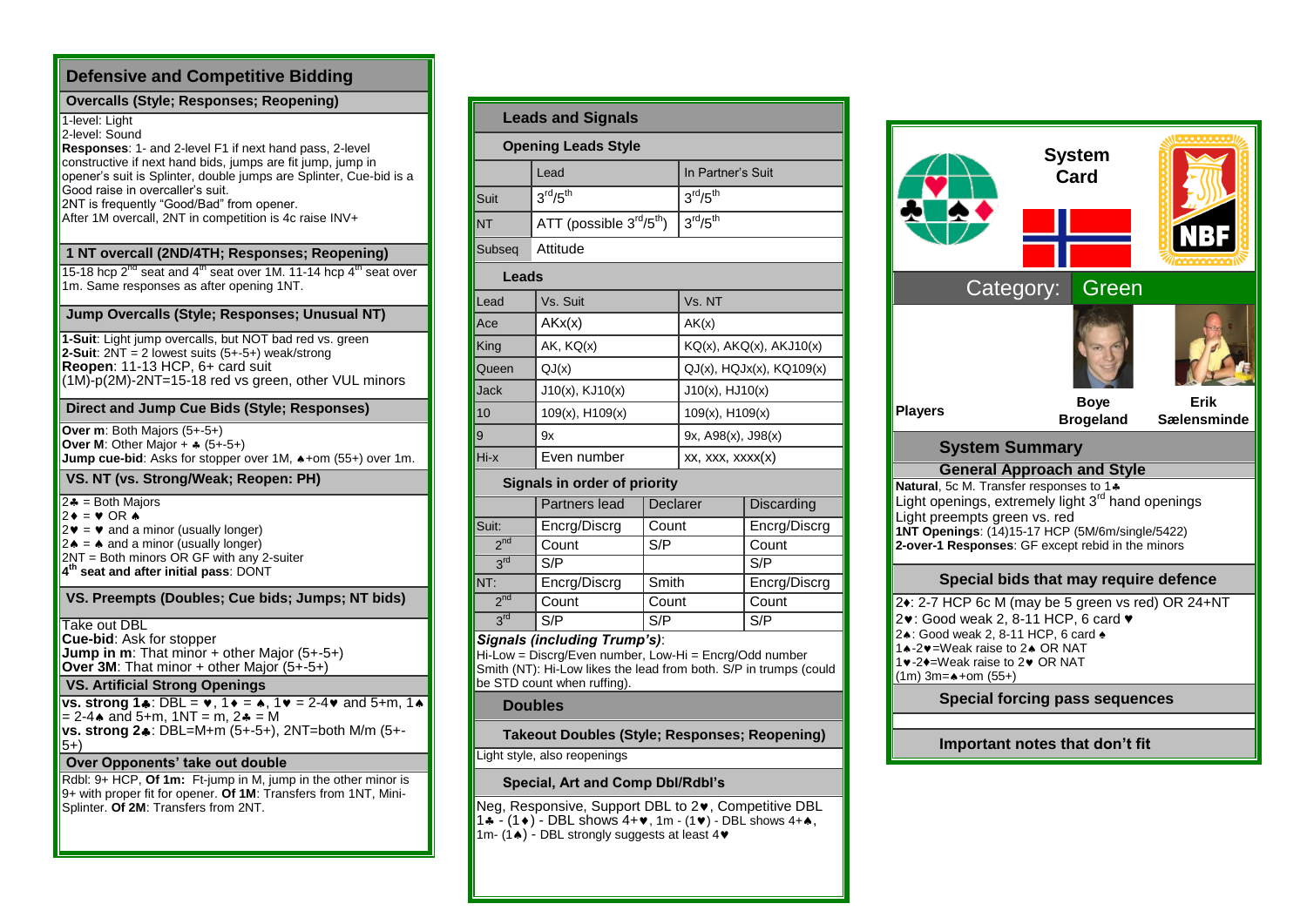| After opponents overcall                                                                 |
|------------------------------------------------------------------------------------------|
| $1 - (1) - 1 = 4 + 4$                                                                    |
| 1. $(1 \cdot ) - 1$ $\bullet =$ denies 4 $\bullet$ and 4 $\bullet$                       |
| 1m - $(1 \cdot ) - 1 \cdot =$ denies 4.                                                  |
| 1m - $(1\vee)$ - $(2\vee)$ = 6+ $\triangle$ , INV+, but inverted m if passed originally. |
| 1m - $(1\vee)$ - $(2\wedge)$ =Inverted m, but fit-jump if passed originally              |
| Switch bids (bids opposite suit when there are two suits                                 |
| available at the 2-level).                                                               |
| <b>xy-NT/xyz:</b> $2*-$ sign off in $\bullet$ OR INV, $2\bullet = GF$                    |
| Passed hand: 2♦ shows a better INV than 2♣                                               |
| Nilslands slinkningar when 1NT opening is doubled.                                       |
| <b>Psychics</b>                                                                          |

Can occur